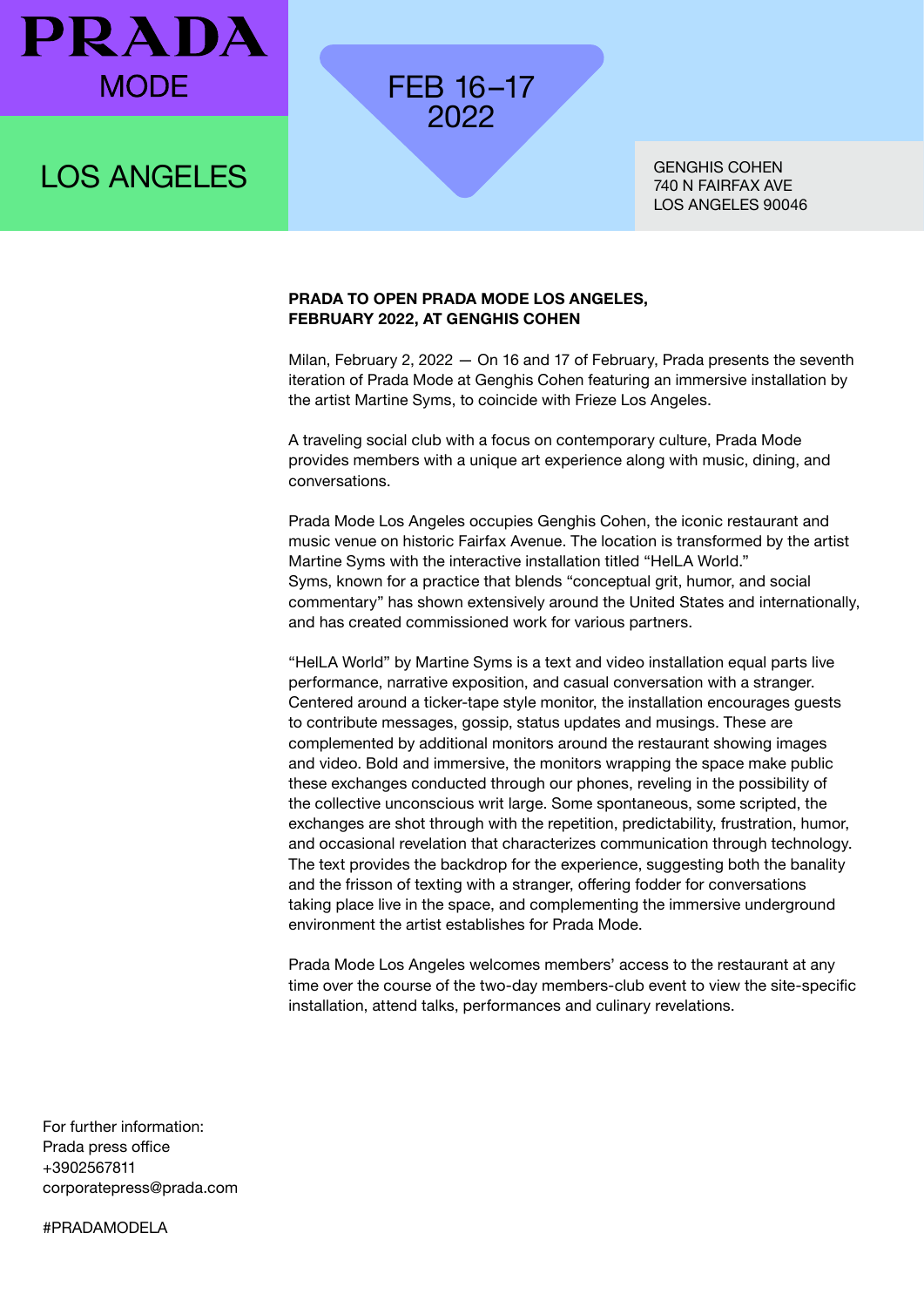

### LOS ANGELES

GENGHIS COHEN 740 N FAIRFAX AVE LOS ANGELES 90046

#### **ABOUT MARTINE SYMS**

FEB 16–17 2022

Martine Syms is an artist who has earned wide recognition for a practice that combines conceptual grit, humor and social commentary. She has shown extensively including solo exhibitions at the Museum of Modern Art, the Art Institute of Chicago, and ICA London. She has also done commissioned work for various brands. She is a recipient of the Creative Capital Award, a United States Artists fellowship, the Tiffany Foundation award, and the Future Fields Art Prize. She is in a band called Aunt Sister and hosts Double Penetration, a monthly radio show on NTS. She also runs Dominica Publishing.

#### **ABOUT PRADA MODE**

Prada Mode - a natural evolution of the iconic Prada Double Club by artist Carsten Höller (London 2008/2009; Miami 2017) - is a travelling private club that provides members a unique experience with a focus on contemporary culture. Imagined as a place that augments and extends significant global cultural gatherings at diverse locations worldwide, Prada Mode offers guests exclusive access to unique programs and content that complement the themes and subjects of the host event. In advance of the event, Prada Mode members receive credentials and special invitations for all current and future occurrences of the club.

The inaugural iteration, Prada Mode Miami, was held at Freehand Miami from December 4th to 6th, 2018, and served as both an exclusive destination and a discreet, elegant retreat from the daily clamor of high-intensity cultural engagements during Art Basel: Miami Beach. A site-specific intervention by artist Theaster Gates was present throughout the club imbued with the experience of music, retreat and archival practice.

On the occasion of Art Basel: Hong Kong, Prada Mode Hong Kong took over the third floor of the Barrack Block of Tai Kwun on March 27th and 28th, 2019. Events included a special set up of the *Prada Invites* project and *Dolls' House*, an installation by photographer Jamie Diamond, as well as conversations on actual themes.

The club's third iteration, Prada Mode London, occupied 180 The Strand, the iconic Brutalist building in the heart of the city for October 2nd and 3rd, 2019. The dynamic program included a new installment of Theater Gates' *Black Image Corporation*, and the launch of *Collective Intimacy*, a live programme of performances and talks created in collaboration with The Vinyl Factory and The Showroom, London.